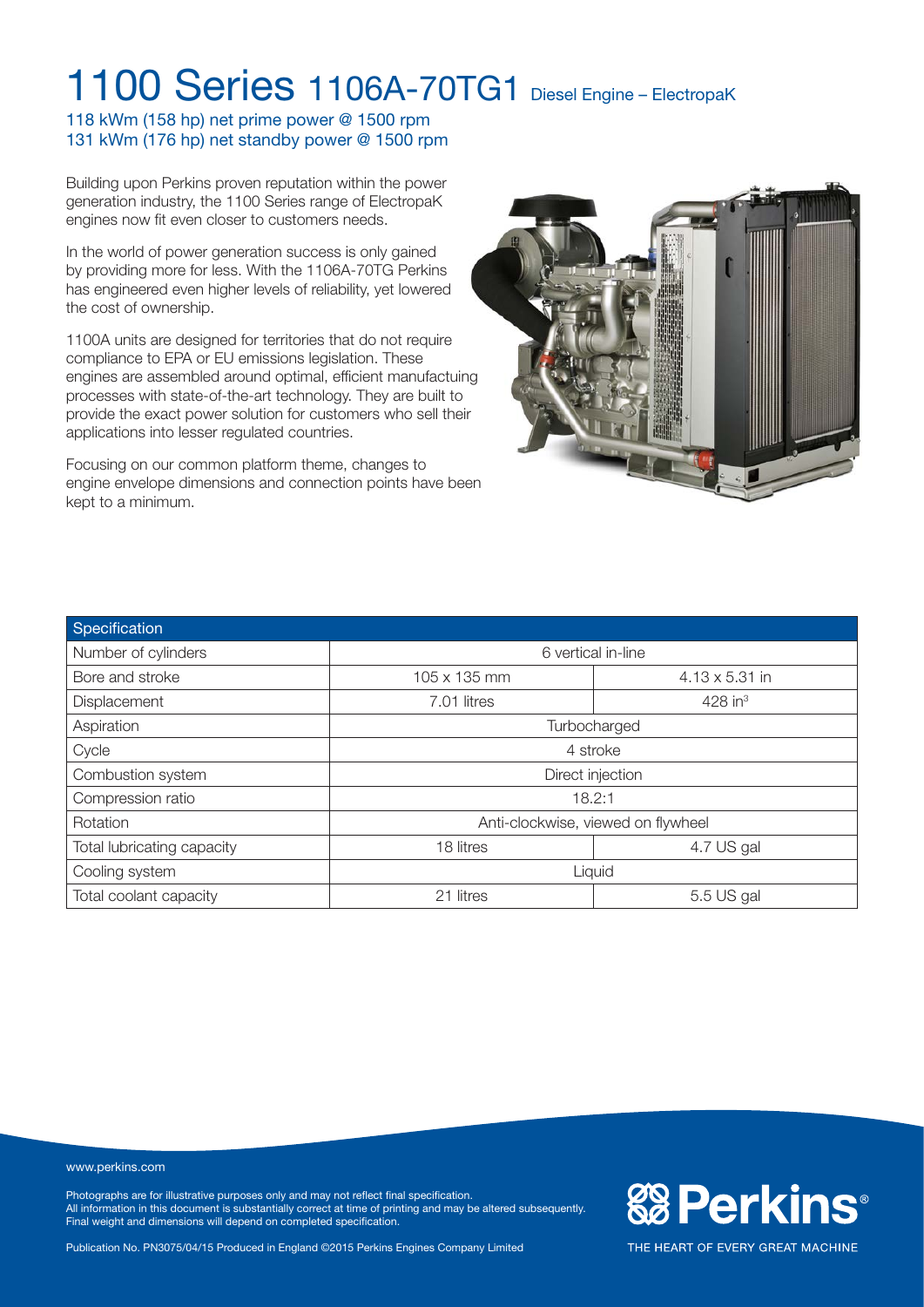118 kWm (158 hp) net prime power @ 1500 rpm 131 kWm (176 hp) net standby power @ 1500 rpm

### Features and benefits

#### Dependable power

- The Perkins® 1106A-70TG1 delivers up to 135 kVA prime and 150 kVA standby at 50 Hz, providing greater productivity through an improved power to weight ratio
- This world-class power density has been achieved in a 7 litre engine, using a mechanical fuel injection system; making this engine robust for all markets, with the ability to cope with the variation of fuel qualities around the world The 1106A has been designed for excellent load acceptance to ensure your facility is powered quickly at all conditions

#### Low operating costs

- Service intervals are set at 500 hours as standard
- Warranties and Service Contracts

We provide one-year warranties for constant speed engines and two-year warranties for variable speed models, as standard. These are supported by multilevel Extended Service Contracts that can be bought additionally Discover more: www.perkins.com/esc

• Low usage warranty package is also available

#### World class product support

- Through an experienced global network of distributors and dealers, fully trained engine experts deliver total service support around the clock, 365 days a year. They have a comprehensive suite of web based tools at their finger tips, covering technical information, parts identification and ordering systems, all dedicated to maximising the productivity of your engine
- Perkins actively pursues product support excellence by insisting our distribution network invest in their territory to provide you with a consistent quality of support across the globe
- <sup>l</sup> Throughout the entire life of a Perkins engine, we provide access to genuine OE specification parts giving 100% reassurance that you receive the very best in terms of quality for lowest possible cost… wherever your Perkins powered machine is operating in the world
- To find your local distributor: www.perkins.com/distributor

www.perkins.com

Photographs are for illustrative purposes only and may not reflect final specification. All information in this document is substantially correct at time of printing and may be altered subsequently. Final weight and dimensions will depend on completed specification.

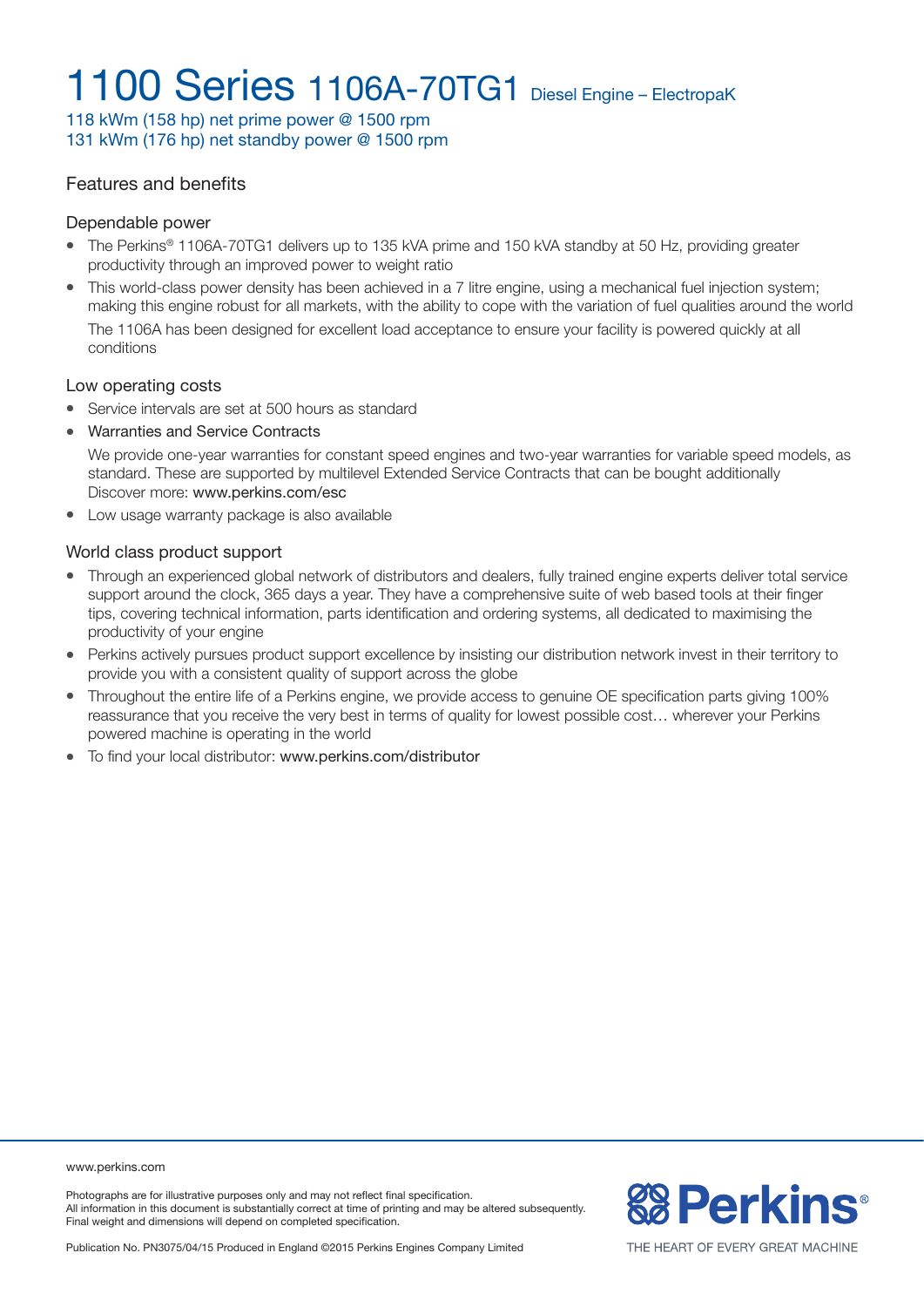118 kWm (158 hp) net prime power @ 1500 rpm 131 kWm (176 hp) net standby power @ 1500 rpm

### Technical information

- Tropical radiator pipes and quards
- Flywheel housing
- Flywheel and starter ring
- Oil filters
- Starter motor
- Air cleaners and brackets
- Lubricating oil sump
- Alternator
- Induction manifolds
- Exhaust manifolds
- Fuel filter
- Engine mountings

www.perkins.com

Photographs are for illustrative purposes only and may not reflect final specification. All information in this document is substantially correct at time of printing and may be altered subsequently. Final weight and dimensions will depend on completed specification.

Publication No. PN3075/04/15 Produced in England ©2015 Perkins Engines Company Limited

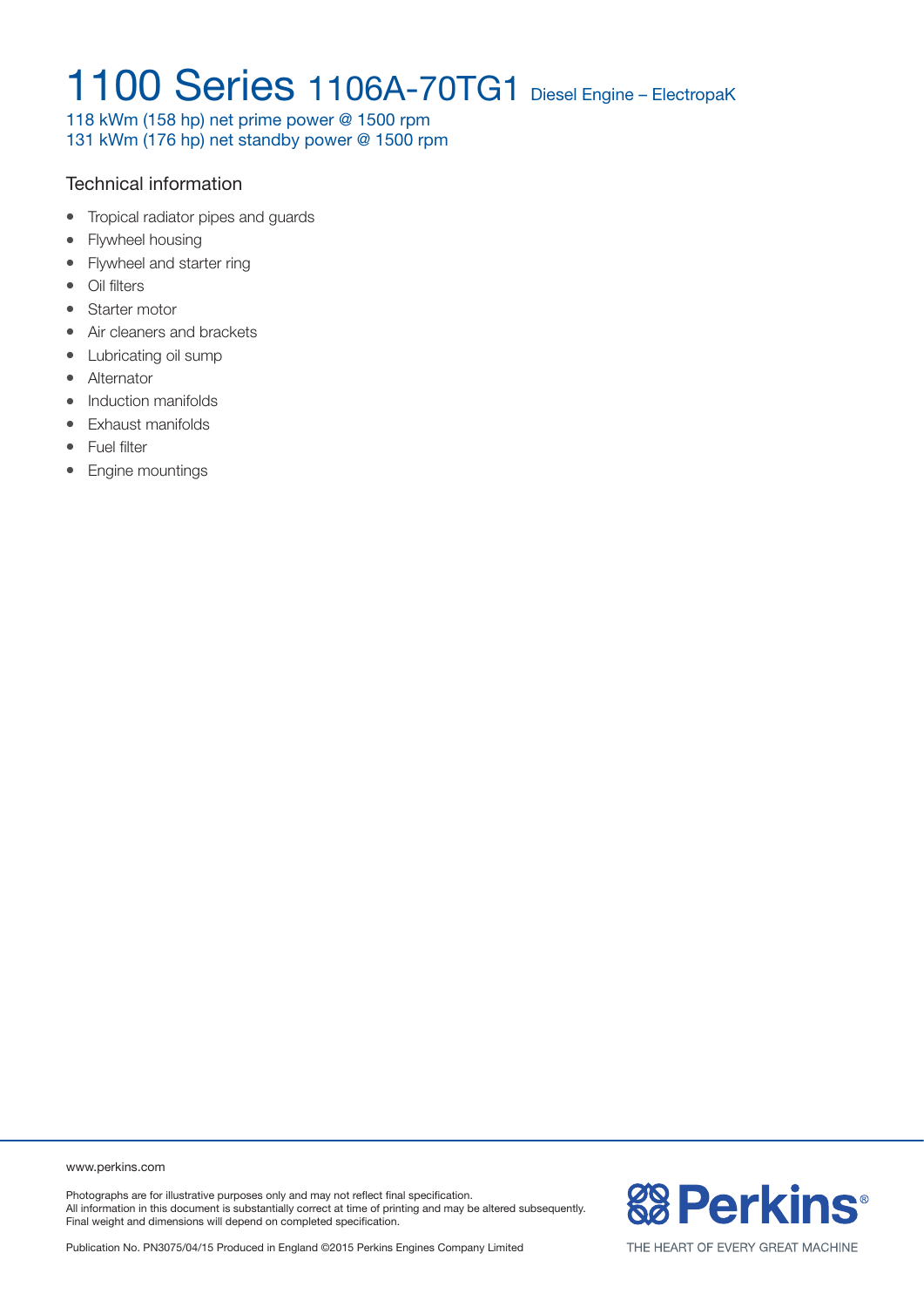118 kWm (158 hp) net prime power @ 1500 rpm 131 kWm (176 hp) net standby power @ 1500 rpm





| Engine package weights and dimensions |         |         |  |  |  |
|---------------------------------------|---------|---------|--|--|--|
| Length with air cleaner               | 1509 mm | 59.4 in |  |  |  |
| Width                                 | 760 mm  | 29.9 in |  |  |  |
| Height                                | 1042 mm | 41.0 in |  |  |  |
| Weight (dry)                          | 725 kg  | 1598 lb |  |  |  |

www.perkins.com

Photographs are for illustrative purposes only and may not reflect final specification. All information in this document is substantially correct at time of printing and may be altered subsequently. Final weight and dimensions will depend on completed specification.

Publication No. PN3075/04/15 Produced in England ©2015 Perkins Engines Company Limited